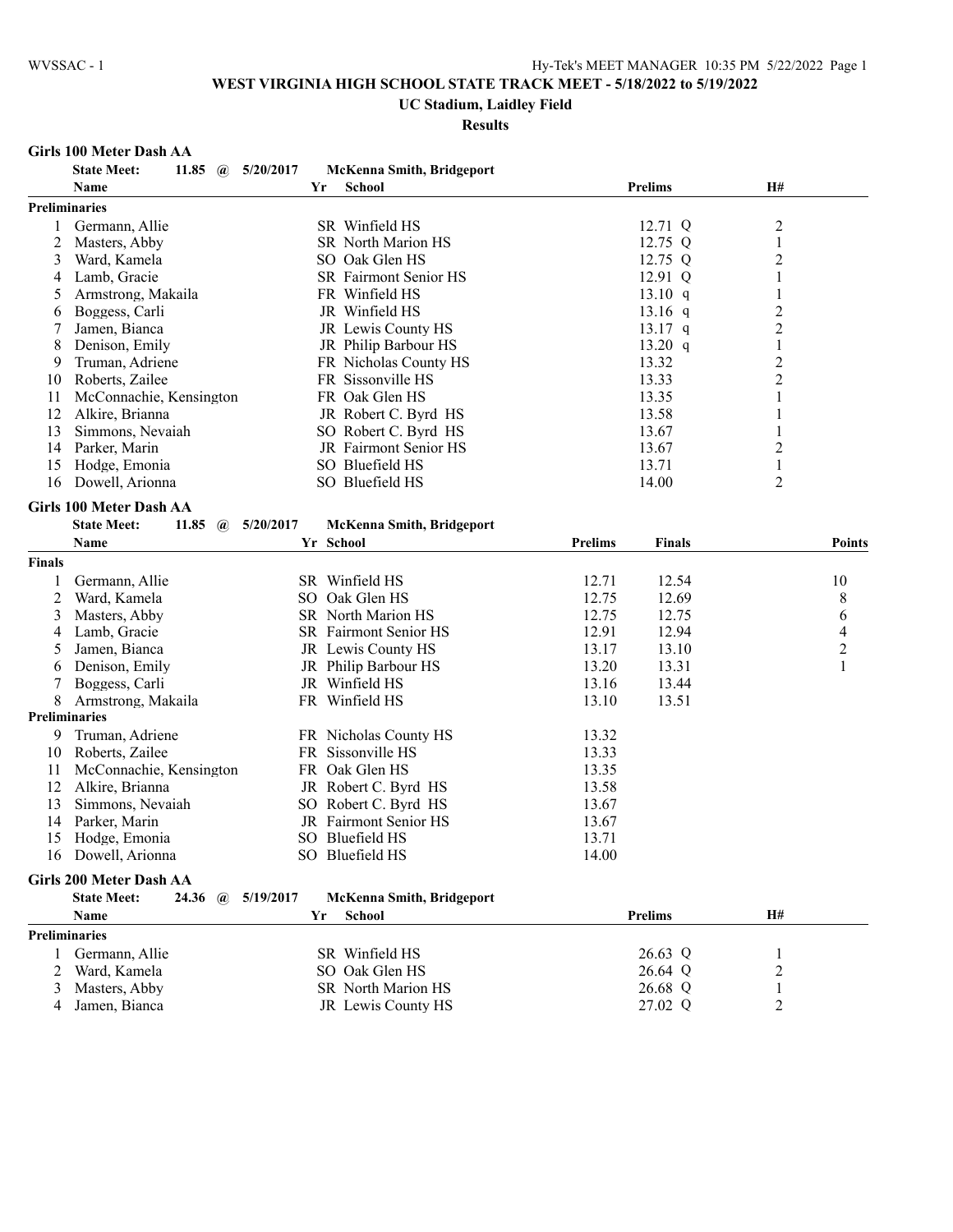#### **UC Stadium, Laidley Field**

|  |  | Preliminaries  (Girls 200 Meter Dash AA) |  |
|--|--|------------------------------------------|--|
|--|--|------------------------------------------|--|

|                      | Name                                        | Yr        | <b>School</b>                    |                | <b>Prelims</b>    | H#                      |                |
|----------------------|---------------------------------------------|-----------|----------------------------------|----------------|-------------------|-------------------------|----------------|
| 5                    | Smith, Halley                               |           | SR Frankfort HS                  |                | $27.40 \text{ q}$ | 2                       |                |
| 6                    | Armstrong, Makaila                          |           | FR Winfield HS                   |                | $27.65$ q         | $\overline{\mathbf{c}}$ |                |
| 7                    | Mastrantoni, Elena                          |           | JR Weir HS                       |                | 27.74 q           | $\,1$                   |                |
| 8                    | Awbrey, Maddie                              |           | JR Fairmont Senior HS            |                | 28.03 q           | $\overline{\mathbf{c}}$ |                |
| 9                    | Truman, Adriene                             |           | FR Nicholas County HS            |                | 28.38             | $\overline{c}$          |                |
| 10                   | Simmons, Nevaiah                            |           | SO Robert C. Byrd HS             |                | 28.54             | 1                       |                |
| 11                   | Payne, Bethany                              |           | FR Braxton County HS             |                | 28.59             |                         |                |
| 12                   | Davis, Kayley                               |           | SR Robert C. Byrd HS             |                | 28.60             | 1                       |                |
| 13                   | Brown, Brooklyn                             |           | SR Liberty (Raleigh) HS          |                | 28.82             | 1                       |                |
| 14                   | Gladwell, Reagan                            |           | SO Poca HS                       |                | 28.99             | $\overline{c}$          |                |
| 15                   | Keffer, Ryen                                |           | SR Shady Spring HS               |                | 29.75             | $\overline{2}$          |                |
|                      |                                             |           |                                  |                |                   |                         |                |
|                      | <b>Girls 200 Meter Dash AA</b>              |           |                                  |                |                   |                         |                |
|                      | <b>State Meet:</b><br>24.36<br>$\mathbf{a}$ | 5/19/2017 | <b>McKenna Smith, Bridgeport</b> |                |                   |                         |                |
|                      | Name                                        | Yr School |                                  | <b>Prelims</b> | <b>Finals</b>     |                         | <b>Points</b>  |
| <b>Finals</b>        |                                             |           |                                  |                |                   |                         |                |
| 1                    | Ward, Kamela                                |           | SO Oak Glen HS                   | 26.64          | 26.03             |                         | 10             |
| 2                    | Germann, Allie                              |           | SR Winfield HS                   | 26.63          | 26.50             |                         | 8              |
| 3                    | Masters, Abby                               |           | SR North Marion HS               | 26.68          | 26.81             |                         | 6              |
| 4                    | Jamen, Bianca                               |           | JR Lewis County HS               | 27.02          | 26.93             |                         | 4              |
| 5                    | Smith, Halley                               |           | <b>SR</b> Frankfort HS           | 27.40          | 27.88             |                         | $\overline{c}$ |
| 6                    | Mastrantoni, Elena                          |           | JR Weir HS                       | 27.74          | 28.20             |                         | 1              |
| 7                    | Awbrey, Maddie                              |           | JR Fairmont Senior HS            | 28.03          | 28.30             |                         |                |
| <b>Preliminaries</b> |                                             |           |                                  |                |                   |                         |                |
| 6                    | Armstrong, Makaila                          |           | FR Winfield HS                   | 27.65          |                   |                         |                |
| 9                    | Truman, Adriene                             |           | FR Nicholas County HS            | 28.38          |                   |                         |                |
| 10                   | Simmons, Nevaiah                            |           | SO Robert C. Byrd HS             | 28.54          |                   |                         |                |
| 11                   | Payne, Bethany                              |           | FR Braxton County HS             | 28.59          |                   |                         |                |
| 12                   | Davis, Kayley                               |           | SR Robert C. Byrd HS             | 28.60          |                   |                         |                |
|                      |                                             |           |                                  |                |                   |                         |                |
| 13                   | Brown, Brooklyn                             |           | SR Liberty (Raleigh) HS          | 28.82          |                   |                         |                |
| 14                   | Gladwell, Reagan                            |           | SO Poca HS                       | 28.99          |                   |                         |                |
| 15                   | Keffer, Ryen                                |           | SR Shady Spring HS               | 29.75          |                   |                         |                |
|                      | <b>Girls 400 Meter Dash AA</b>              |           |                                  |                |                   |                         |                |
|                      | <b>State Meet:</b><br>54.61<br>$\mathbf{a}$ | 5/20/2017 | <b>McKenna Smith, Bridgeport</b> |                |                   |                         |                |
|                      | Name                                        | Yr        | <b>School</b>                    |                | <b>Finals</b>     | Н#                      | <b>Points</b>  |
| <b>Finals</b>        |                                             |           |                                  |                |                   |                         |                |
| 1                    | Germann, Allie                              |           | SR Winfield HS                   |                | 59.02             | 2                       | 10             |
| 2                    | Denison, Emily                              |           | JR Philip Barbour HS             |                | 59.70             | $\overline{\mathbf{c}}$ | 8              |
| 3                    | Pendlebrry, Emma                            |           | JR Winfield HS                   |                | 1:01.46           | $\overline{2}$          | 6              |
| 4                    | Smith, Halley                               |           | SR Frankfort HS                  |                | 1:01.63           | $\mathbf{1}$            | 4              |
| 5                    | Hine, Trinity                               |           | JR North Marion HS               |                | 1:01.74           | $\overline{\mathbf{c}}$ | 2              |
| 6                    | Fincham, Lydia                              |           | JR Berkeley Springs HS           |                | 1:02.20           | $\overline{\mathbf{c}}$ | 1              |
| 7                    | Horne, Hadley                               |           | FR Grafton HS                    |                | 1:02.27           | $\overline{c}$          |                |
| 8                    | Fletcher, Laney                             |           | SO Elkins HS                     |                | 1:02.38           | 1                       |                |
| 9                    | Corley, Gracelin                            |           | SO Elkins HS                     |                | 1:02.46           | 1                       |                |
| 10                   | Olenchick, Abigayle                         |           | SR Frankfort HS                  |                | 1:03.10           |                         |                |
| 11                   | Rowan, Hannah                               |           | SO Lincoln HS                    |                | 1:03.14           | $\overline{c}$          |                |
| 12                   | Necessary, Laicey                           |           | SO PikeView HS                   |                | 1:04.96           | 1                       |                |
| 13                   | McCutcheon, Katie                           |           | FR Point Pleasant HS             |                | 1:05.19           | 1                       |                |
|                      |                                             |           |                                  |                |                   |                         |                |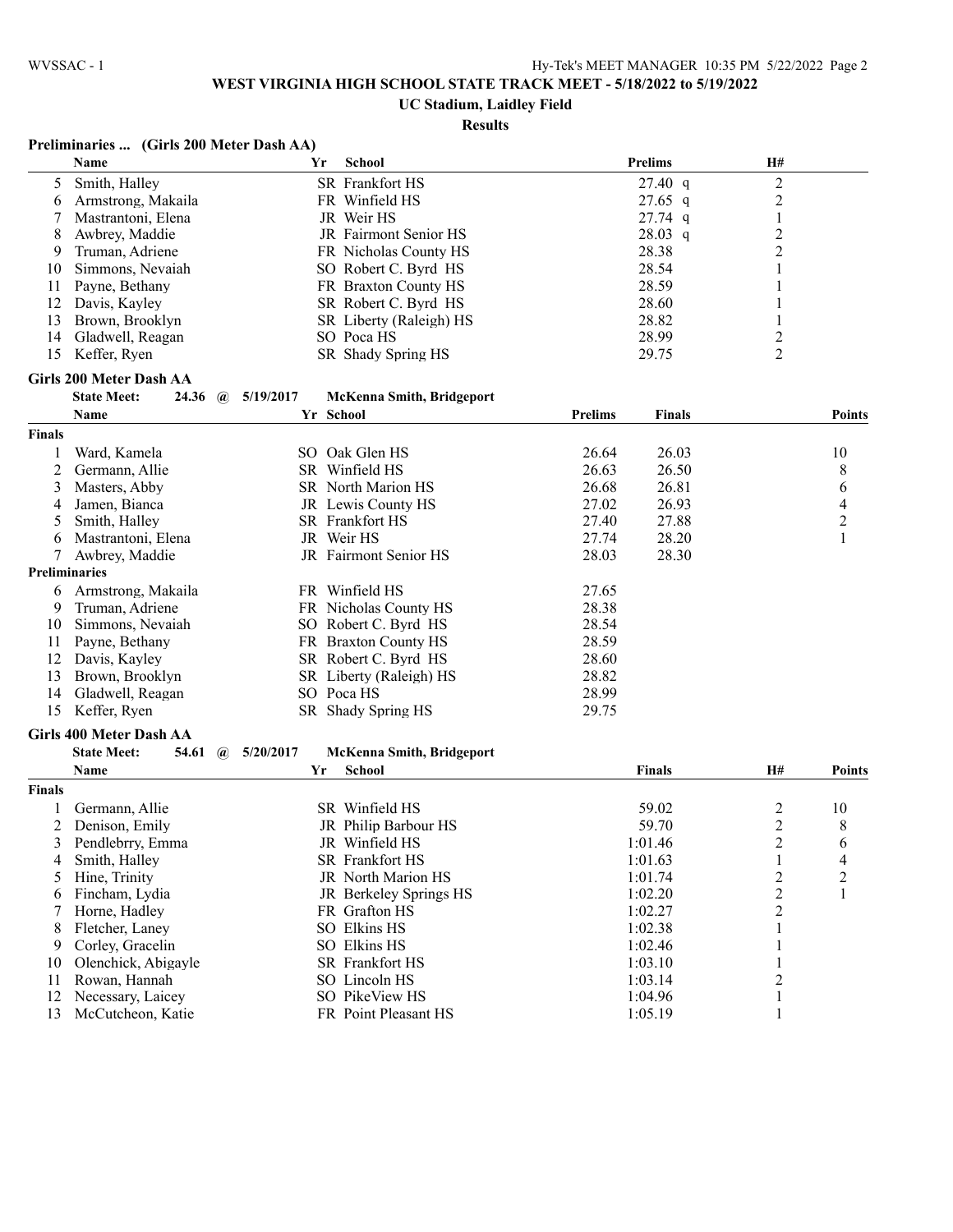**UC Stadium, Laidley Field**

|                     | Finals  (Girls 400 Meter Dash AA)                          |    |                                        |               |                  |                          |
|---------------------|------------------------------------------------------------|----|----------------------------------------|---------------|------------------|--------------------------|
|                     | Name                                                       | Yr | <b>School</b>                          | <b>Finals</b> | H#               | <b>Points</b>            |
| 14                  | Cochran, Sydney                                            |    | SO Westside HS                         | 1:06.37       | $\mathbf{1}$     |                          |
| $\qquad \qquad - -$ | Ward, Kamela                                               |    | SO Oak Glen HS                         | DQ            | $\boldsymbol{2}$ |                          |
|                     | <b>Girls 800 Meter Run AA</b>                              |    |                                        |               |                  |                          |
|                     | <b>State Meet:</b><br>2:13.58<br>5/22/2004                 |    |                                        |               |                  |                          |
|                     | $\mathbf{a}$<br>Name                                       | Yr | Jennifer Povick, Sissonville<br>School | <b>Finals</b> |                  | <b>Points</b>            |
|                     |                                                            |    |                                        |               |                  |                          |
| <b>Finals</b>       |                                                            |    |                                        |               |                  |                          |
| 1                   | Barr, Natalie                                              |    | JR Nicholas County HS                  | 2:22.37       |                  | 10                       |
| 2                   | Berryman, Destiny                                          |    | SO Liberty (Harrison) HS               | 2:24.51       |                  | 8                        |
| 3                   | Withrow, Rachael                                           |    | JR Winfield HS                         | 2:24.84       |                  | 6                        |
| 4                   | Viani, Emily                                               |    | SO Grafton HS                          | 2:25.22       |                  | $\overline{4}$           |
| 5                   | Al-Zoubi, Mariam                                           |    | JR Winfield HS                         | 2:26.32       |                  | $\overline{2}$           |
| 6                   | Young, Naomi                                               |    | FR Weir HS                             | 2:26.84       |                  | $\mathbf{1}$             |
| 7                   | Williamson, Emily                                          |    | SR Wayne HS                            | 2:29.12       |                  |                          |
| 8                   | Arner, Sophia                                              |    | SR Oak Glen HS                         | 2:33.23       |                  |                          |
| 9                   | Donato, Nicole                                             |    | SR Nitro HS                            | 2:34.75       |                  |                          |
| 10                  | Fincham, Lydia                                             |    | JR Berkeley Springs HS                 | 2:37.05       |                  |                          |
| 11                  | McGinnis, Charlotte                                        |    | JR Shady Spring HS                     | 2:38.61       |                  |                          |
| 12                  | Kliner, Hannah                                             |    | SO Oak Glen HS                         | 2:40.10       |                  |                          |
| 13                  | Huffman, Mattea                                            |    | SR Shady Spring HS                     | 2:49.70       |                  |                          |
| 14                  | Miller, Lily                                               |    | FR Philip Barbour HS                   | 2:52.02       |                  |                          |
|                     | Girls 1600 Meter Run AA                                    |    |                                        |               |                  |                          |
|                     | <b>State Meet:</b><br>5:08.25<br>5/21/2005<br>$\mathbf{a}$ |    | <b>Rachel Buser, Berkeley Springs</b>  |               |                  |                          |
|                     | Name                                                       | Yr | School                                 | <b>Finals</b> |                  | <b>Points</b>            |
| <b>Finals</b>       |                                                            |    |                                        |               |                  |                          |
| 1                   | Withrow, Rachael                                           |    | JR Winfield HS                         | 5:15.62       |                  | 10                       |
| 2                   | Berryman, Destiny                                          |    | SO Liberty (Harrison) HS               | 5:20.95       |                  | 8                        |
| 3                   | Williamson, Emily                                          |    | SR Wayne HS                            | 5:26.53       |                  | 6                        |
| 4                   |                                                            |    | JR Fairmont Senior HS                  | 5:28.55       |                  | $\overline{\mathcal{L}}$ |
|                     | Falkenstein, Lydia                                         |    | JR Winfield HS                         | 5:31.18       |                  | $\overline{c}$           |
| 5                   | Al-Zoubi, Mariam<br>Arner, Sophia                          |    | SR Oak Glen HS                         | 5:36.42       |                  | $\mathbf{1}$             |
| 6<br>7              | Kliner, Hannah                                             |    | SO Oak Glen HS                         | 5:39.76       |                  |                          |
|                     |                                                            |    |                                        |               |                  |                          |
| 8                   | Williamson, Olivia                                         |    | SO Wayne HS                            | 5:44.60       |                  |                          |
| 9                   | Donato, Nicole                                             |    | SR Nitro HS                            | 5:46.02       |                  |                          |
| 10                  | Moore, Claudia                                             |    | JR Robert C. Byrd HS                   | 5:47.44       |                  |                          |
| 11                  | Lease, Addison                                             |    | SO Frankfort HS                        | 5:48.88       |                  |                          |
| 12                  | Johnson, Haley                                             |    | FR Nicholas County HS                  | 5:49.21       |                  |                          |
| 13                  | Hess, Taylor                                               |    | SO North Marion HS                     | 5:50.77       |                  |                          |
|                     | 14 Walkup, Kathleen                                        |    | SR Nicholas County HS                  | 5:56.35       |                  |                          |
| 15                  | Cain, Laura                                                |    | FR Braxton County HS                   | 5:58.01       |                  |                          |
| 16                  | Fletcher, Karsen                                           |    | JR Herbert Hoover HS                   | 6:01.20       |                  |                          |
|                     | Girls 3200 Meter Run AA                                    |    |                                        |               |                  |                          |
|                     | 5/20/2005<br><b>State Meet: 10:57.43</b><br>$\omega$       |    | <b>Rachel Buser, Berkeley Springs</b>  |               |                  |                          |
|                     | Name                                                       | Yr | School                                 | <b>Finals</b> |                  | <b>Points</b>            |
| <b>Finals</b>       |                                                            |    |                                        |               |                  |                          |
| 1                   | Withrow, Rachael                                           |    | JR Winfield HS                         | 11:15.66      |                  | 10                       |
| 2                   | Falkenstein, Lydia                                         |    | JR Fairmont Senior HS                  | 11:41.74      |                  | 8                        |
| 3                   | Williamson, Olivia                                         |    | SO Wayne HS                            | 12:06.63      |                  | 6                        |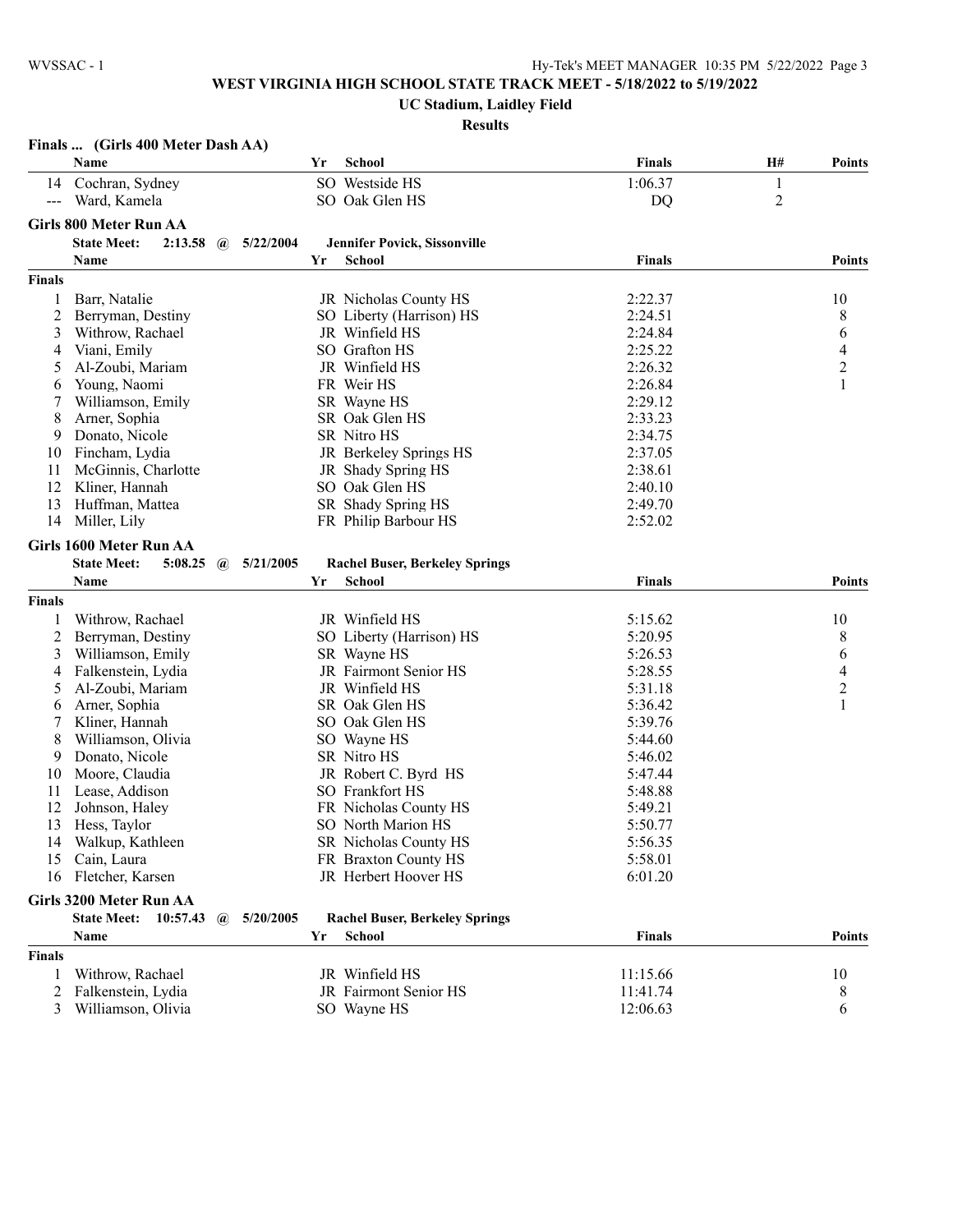# **UC Stadium, Laidley Field**

# **Results**

## **Finals ... (Girls 3200 Meter Run AA)**

|        | Name                                         | Yr        | <b>School</b>                     |                | <b>Finals</b>  |                         | <b>Points</b>           |
|--------|----------------------------------------------|-----------|-----------------------------------|----------------|----------------|-------------------------|-------------------------|
| 4      | Lease, Addison                               |           | SO Frankfort HS                   |                | 12:07.58       |                         | 4                       |
| 5      | Hess, Taylor                                 |           | SO North Marion HS                |                | 12:09.45       |                         | $\overline{c}$          |
| 6      | Browning, Jalynn                             |           | SR Scott HS                       |                | 12:10.88       |                         | 1                       |
| 7      | Williams, Audrey                             |           | SR Philip Barbour HS              |                | 12:31.85       |                         |                         |
| 8      | Moore, Claudia                               |           | JR Robert C. Byrd HS              |                | 12:36.49       |                         |                         |
| 9      | Walkup, Kathleen                             |           | SR Nicholas County HS             |                | 12:47.76       |                         |                         |
| 10     | Haught, Bella                                |           | SO Fairmont Senior HS             |                | 12:54.61       |                         |                         |
| 11     | Johnson, Haley                               |           | FR Nicholas County HS             |                | 12:56.27       |                         |                         |
| 12     | Cain, Laura                                  |           | FR Braxton County HS              |                | 12:57.09       |                         |                         |
| 13     | Jacobs, Brooke                               |           | JR Frankfort HS                   |                | 12:59.78       |                         |                         |
| 14     | Mitchell, Megan                              |           | JR Philip Barbour HS              |                | 13:02.15       |                         |                         |
| 15     | Fletcher, Karsen                             |           | JR Herbert Hoover HS              |                | 13:09.65       |                         |                         |
| 16     | Helmick, Audrey                              |           | SO Berkeley Springs HS            |                | 13:33.46       |                         |                         |
|        | Girls 100 Meter Hurdles 33" AA               |           |                                   |                |                |                         |                         |
|        | <b>State Meet:</b><br>14.87 $\omega$ 2019    |           | <b>Erica Hegele, Shady Spring</b> |                |                |                         |                         |
|        | Name                                         | Yr        | <b>School</b>                     |                | <b>Prelims</b> | Н#                      |                         |
|        | <b>Preliminaries</b>                         |           |                                   |                |                |                         |                         |
|        | Wood, Elicia                                 |           | SR Point Pleasant HS              |                | 15.97 Q        | 1                       |                         |
| 2      | Walker, Nikki                                |           | SR Winfield HS                    |                | 15.98 Q        | 2                       |                         |
| 3      | Delovich, Rylee                              |           | JR North Marion HS                |                | 16.36 Q        | $\mathbf{1}$            |                         |
| 4      | Maier, Meredith                              |           | SR Fairmont Senior HS             |                | 17.17 Q        | $\overline{\mathbf{c}}$ |                         |
| 5      | Collins, Callee                              |           | SR Philip Barbour HS              |                | 16.46 $q$      | 1                       |                         |
| 6      | Richards, Isabella                           |           | FR North Marion HS                |                | $17.42$ q      | 2                       |                         |
| 7      | Hatfield, Lilian                             |           | SO Shady Spring HS                |                | $17.42$ q      | 1                       |                         |
| 8      | Honaker, Chloe                               |           | SR Independence HS                |                | 17.46 q        | 1                       |                         |
| 9      | Skeens, Bella                                |           | JR Poca HS                        |                | 17.49          | $\overline{\mathbf{c}}$ |                         |
| 10     | Bland, Maylie                                |           | FR North Marion HS                |                | 17.54          | $\mathbf{1}$            |                         |
| 11     | Jackson, Hazel                               |           | FR Elkins HS                      |                | 17.57          | $\overline{\mathbf{c}}$ |                         |
| 12     | Honaker, Lillian                             |           | SO Independence HS                |                | 17.60          | $\overline{\mathbf{c}}$ |                         |
| 13     | Weis, Sydni                                  |           | SO Independence HS                |                | 17.64          | $\overline{\mathbf{c}}$ |                         |
| 14     | Stire, Keely                                 |           | SO Lincoln HS                     |                | 17.91          | 1                       |                         |
| 15     | Bernola, Izzy                                |           | JR Weir HS                        |                | 17.96          | $\mathbf{1}$            |                         |
| $---$  | Neal, Paytyn                                 |           | JR Fairmont Senior HS             |                | <b>DQ</b>      | 2                       |                         |
|        |                                              |           |                                   |                |                |                         |                         |
|        | Girls 100 Meter Hurdles 33" AA               |           |                                   |                |                |                         |                         |
|        | <b>State Meet:</b><br>14.87 $\omega$<br>2019 |           | <b>Erica Hegele, Shady Spring</b> |                |                |                         |                         |
|        | Name                                         | Yr School |                                   | <b>Prelims</b> | <b>Finals</b>  |                         | <b>Points</b>           |
| Finals |                                              |           |                                   |                |                |                         |                         |
|        | Wood, Elicia                                 |           | SR Point Pleasant HS              | 15.97          | 15.95          |                         | 10                      |
| 2      | Walker, Nikki                                |           | SR Winfield HS                    | 15.98          | 16.27          |                         | 8                       |
| 3      | Delovich, Rylee                              |           | JR North Marion HS                | 16.36          | 16.35          |                         | 6                       |
| 4      | Collins, Callee                              |           | SR Philip Barbour HS              | 16.46          | 16.75          |                         | 4                       |
| 5      | Maier, Meredith                              |           | SR Fairmont Senior HS             | 17.17          | 17.13          |                         | $\overline{\mathbf{c}}$ |
| 6      | Richards, Isabella                           |           | FR North Marion HS                | 17.42          | 17.36          |                         |                         |
| 7      | Honaker, Chloe                               |           | SR Independence HS                | 17.46          | 17.62          |                         |                         |
| 8      | Hatfield, Lilian                             |           | SO Shady Spring HS                | 17.42          | 17.74          |                         |                         |
|        | <b>Preliminaries</b>                         |           |                                   |                |                |                         |                         |
| 9      | Skeens, Bella                                |           | JR Poca HS                        | 17.49          |                |                         |                         |
|        | 10 Bland, Maylie                             |           | FR North Marion HS                | 17.54          |                |                         |                         |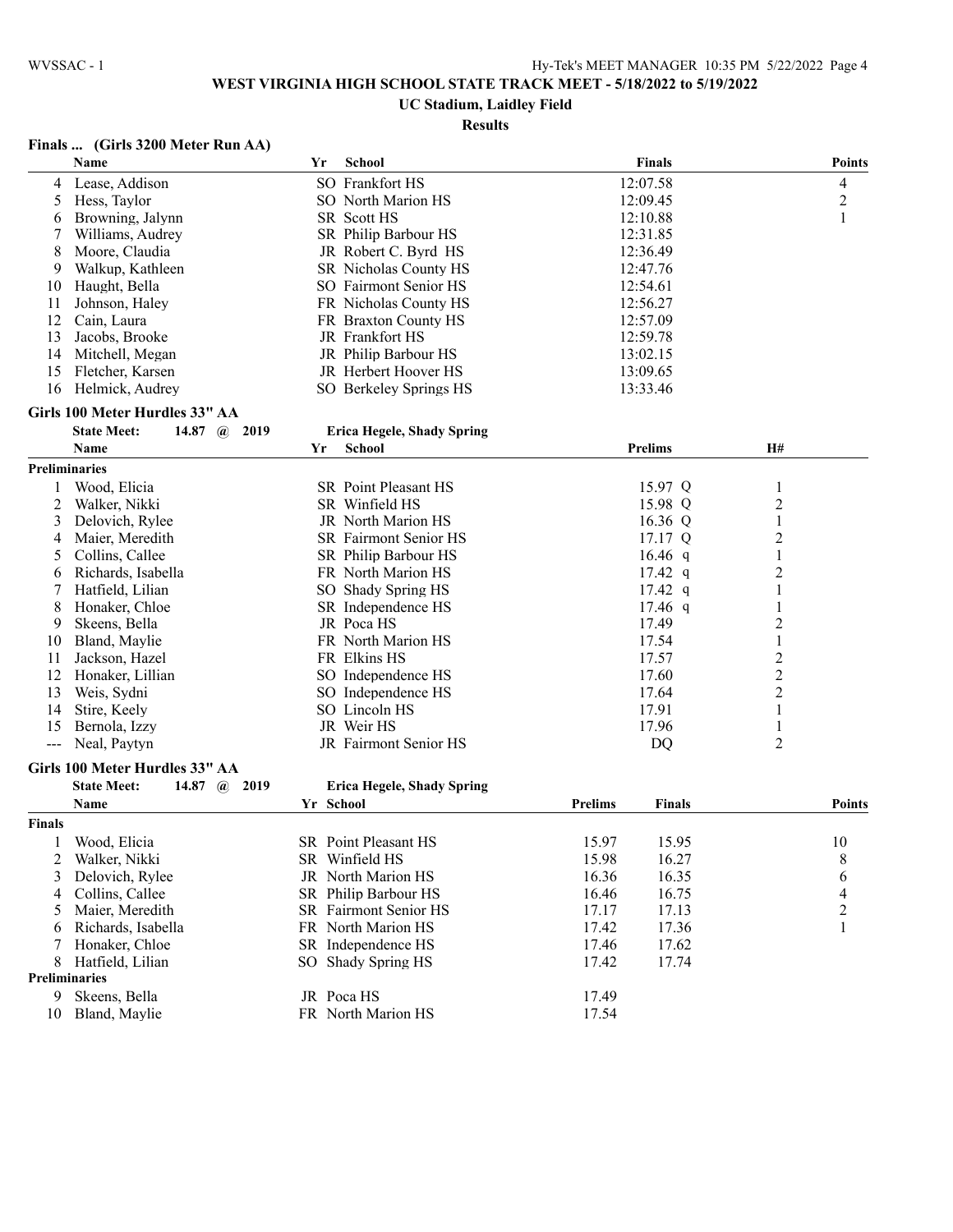**UC Stadium, Laidley Field**

|               | Preliminaries  (Girls 100 Meter Hurdles 33" AA) |                                               |                           |                                  |                |
|---------------|-------------------------------------------------|-----------------------------------------------|---------------------------|----------------------------------|----------------|
|               | Name                                            | Yr School                                     | <b>Prelims</b>            | <b>Finals</b>                    | <b>Points</b>  |
| 11            | Jackson, Hazel                                  | FR Elkins HS                                  | 17.57                     |                                  |                |
| 12            | Honaker, Lillian                                | SO Independence HS                            | 17.60                     |                                  |                |
| 13            | Weis, Sydni                                     | SO Independence HS                            | 17.64                     |                                  |                |
| 14            | Stire, Keely                                    | SO Lincoln HS                                 | 17.91                     |                                  |                |
| 15            | Bernola, Izzy                                   | JR Weir HS                                    | 17.96                     |                                  |                |
| $---$         | Neal, Paytyn                                    | JR Fairmont Senior HS                         | DQ                        |                                  |                |
|               | Girls 300 Meter Hurdles 30" AA                  |                                               |                           |                                  |                |
|               | <b>State Meet:</b><br>43.04<br>$\mathbf{a}$     | 5/20/2017<br><b>McKenna Smith, Bridgeport</b> |                           |                                  |                |
|               | Name                                            | School<br>Yr                                  |                           | H#<br>Finals                     | <b>Points</b>  |
| <b>Finals</b> |                                                 |                                               |                           |                                  |                |
| 1             | Walker, Nikki                                   | SR Winfield HS                                |                           | 46.81<br>2                       | 10             |
| 2             | Phillips, Lydia                                 | SR Philip Barbour HS                          |                           | $\overline{c}$<br>48.09          | 8              |
| 3             | Delovich, Rylee                                 | JR North Marion HS                            |                           | $\overline{\mathbf{c}}$<br>48.38 | 6              |
| 4             | Wood, Elicia                                    | SR Point Pleasant HS                          |                           | 2<br>48.84                       | 4              |
| 5             | Hatfield, Lilian                                | SO Shady Spring HS                            |                           | 49.80<br>1                       | $\overline{c}$ |
| 6             | Duterte, Mia                                    | SO Winfield HS                                |                           | $\overline{\mathbf{c}}$<br>50.01 | $\,1\,$        |
| 7             | Skeens, Bella                                   | JR Poca HS                                    |                           | $\overline{c}$<br>50.16          |                |
| 8             | McGinty, Lauren                                 | SO North Marion HS                            |                           | $\overline{c}$<br>50.27          |                |
| 9             | McCutcheon, Katie                               | FR Point Pleasant HS                          |                           | 51.69<br>1                       |                |
| 10            | Wright, Gracie                                  | SR Oak Glen HS                                |                           | 2<br>52.06                       |                |
| 11            | Mann, Rachel                                    | FR Shady Spring HS                            |                           | 52.23<br>1                       |                |
| 12            | Mandell, Payton                                 | JR Frankfort HS                               |                           | 53.16                            |                |
| 13            | Mahaney, Kanayia                                | SO Fairmont Senior HS                         |                           | 53.36<br>1                       |                |
| 14            | Bramble, Nicole                                 | SO Braxton County HS                          |                           | 53.85                            |                |
| 15            | Honaker, Chloe                                  | SR Independence HS                            |                           | 53.96                            |                |
| 16            | Coffman, Karah                                  | SO Lincoln HS                                 |                           | 54.05<br>1                       |                |
|               | Girls 4x100 Meter Relay AA                      |                                               |                           |                                  |                |
|               | <b>State Meet:</b><br>49.66 $\omega$            | 5/20/2017<br>Winfield HS, Winfield            |                           |                                  |                |
|               |                                                 | M. Wallace, M. Lawman, S. Cavender, C. Hinkle |                           |                                  |                |
|               | <b>Team</b>                                     | Relay                                         |                           | Finals<br>H#                     | <b>Points</b>  |
| Finals        |                                                 |                                               |                           |                                  |                |
| 1             | <b>Fairmont Senior HS</b>                       |                                               |                           | 51.07<br>2                       | 10             |
|               | 1) Neal, Paytyn JR                              | 2) Awbrey, Maddie JR                          | 3) Parker, Marin JR       | 4) Lamb, Gracie SR               |                |
|               | 2 Philip Barbour HS                             |                                               |                           | 51.75<br>2                       | 8              |
|               | 1) Phillips, Lydia SR                           | 2) Collins, Callee SR                         | 3) Knotts, Desiree SR     | 4) Denison, Emily JR             |                |
|               | Winfield HS                                     |                                               |                           | 51.90<br>2                       | 6              |
| 3             | 1) Armstrong, Makaila FR                        | 2) Boggess, Carli JR                          | 3) Arthur, Madi SO        | 4) Pendlebrry, Emma JR           |                |
|               |                                                 |                                               |                           |                                  |                |
|               | 4 Elkins HS                                     | 2) Corley, Gracelin SO                        | 3) Fletcher, Laney SO     | 2<br>52.17                       | 4              |
|               | 1) Belan, Anna SR                               |                                               |                           | 4) Edwards, Kaleigh SR           |                |
|               | 5 North Marion HS                               |                                               |                           | 52.17<br>2                       | 2              |
|               | 1) Richards, Lanie JR                           | 2) Parker, Cierra SO                          | 3) Hibbs, Natalie FR      | 4) Hine, Trinity JR              |                |
|               | 6 Sissonville HS                                |                                               |                           | 52.92<br>2                       | 1              |
|               | 1) Hillabold, Ava FR                            | 2) Compston, Amelia SR                        | 3) McCutcheon, Madison JR | 4) Roberts, Zailee FR            |                |
|               | Robert C. Byrd HS                               |                                               |                           | 53.22<br>2                       |                |
|               | 1) Davis, Kayley SR                             | 2) Love, Aniya SO                             | 3) Simmons, Nevaiah SO    | 4) Alkire, Brianna JR            |                |
| 8             | Bluefield HS                                    |                                               |                           | 53.45                            |                |
|               | 1) Padgett, Queen-Asia FR                       | 2) Dowell, Arionna SO                         | 3) Robinson-Lee, Ivy FR   | 4) Hodge, Emonia SO              |                |
| 9.            | Keyser HS                                       |                                               |                           | 53.56<br>1                       |                |
|               | 1) DelSignore, Aby FR                           | 2) Kesner, Kiara SO                           | 3) Broadwater, Maddie SR  | 4) Layton, Janiah SR             |                |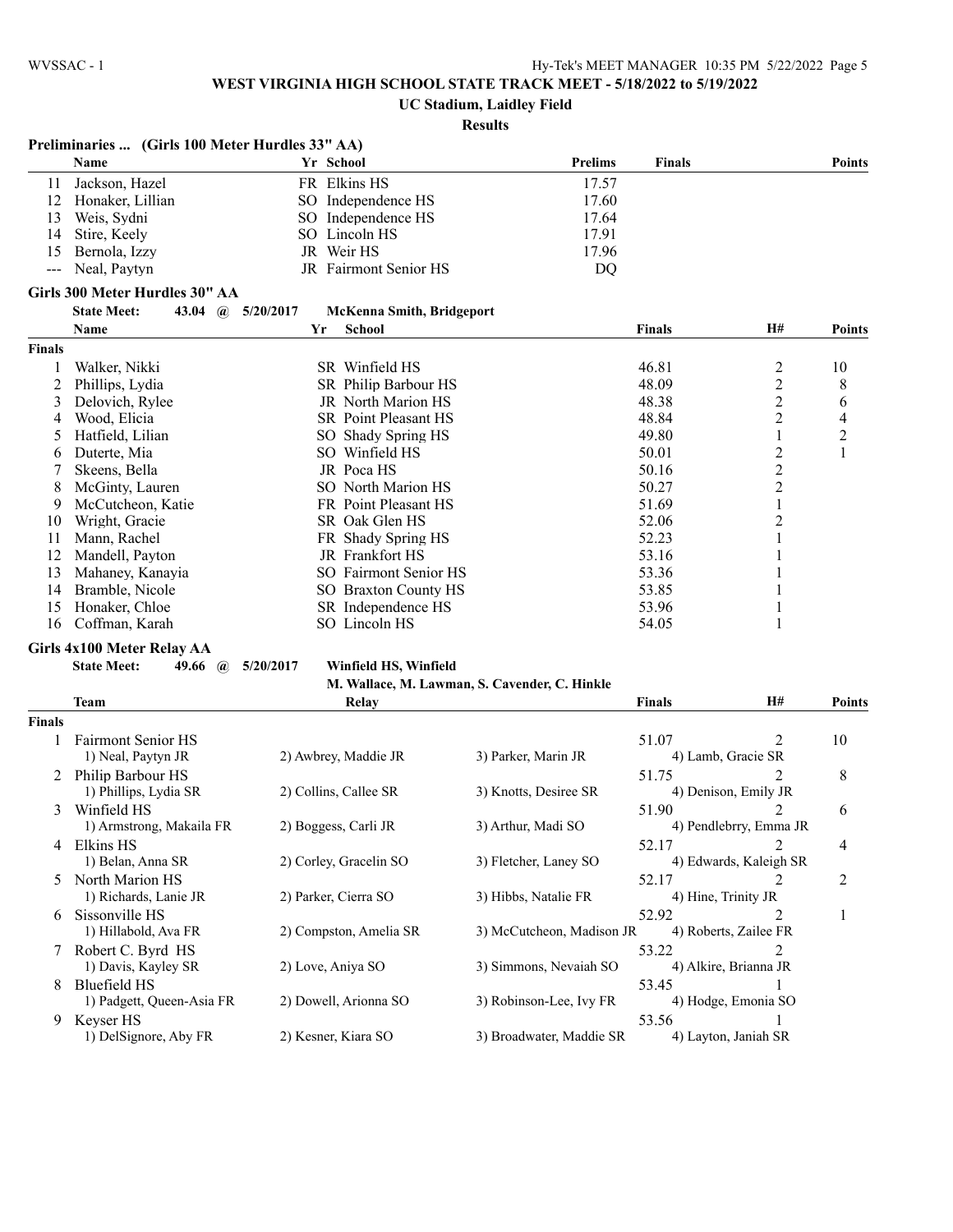**UC Stadium, Laidley Field**

### **Results**

### **Finals ... (Girls 4x100 Meter Relay AA)**

|    | <b>Team</b>           | Relay                 |                                                   | <b>Finals</b> | <b>H#</b>                 | <b>Points</b> |
|----|-----------------------|-----------------------|---------------------------------------------------|---------------|---------------------------|---------------|
| 10 | Poca HS               |                       |                                                   | 53.60         |                           |               |
|    | 1) Vance, Lola JR     | 2) Wick, Maya FR      | 3) Farley, Kaitlyn JR                             |               | 4) Gladwell, Reagan SO    |               |
| 11 | Lewis County HS       |                       |                                                   | 53.67         |                           |               |
|    | 1) Lewis, Haylee JR   | 2) Jerden, Jayna JR   | 3) Wyatt, Lauren SR                               |               | 4) Jamen, Bianca JR       |               |
| 12 | Oak Glen HS           |                       |                                                   | 53.78         | 2                         |               |
|    | 1) Molish, Phoebe SR  | 2) Wright, Gracie SR  | 3) McConnachie, Kensington FR 4) Ward, Natasha SO |               |                           |               |
| 13 | Weir HS               |                       |                                                   | 54.15         |                           |               |
|    | 1) Turner, Janai FR   | 2) Bernola, Izzy JR   | 3) Faulks, Maleea FR                              |               | 4) Mastrantoni, Elena JR  |               |
| 14 | Liberty (Harrison) HS |                       |                                                   | 54.18         |                           |               |
|    | 1) Howard, Shaelyn SO | 2) Todd, Aliya JR     | 3) Vilain, Corinne FR                             |               | 4) Vilain, Sydney SR      |               |
| 15 | Liberty (Raleigh) HS  |                       |                                                   | 55.60         |                           |               |
|    | 1) Keith, Trinity FR  | 2) Brown, Brooklyn SR | 3) Cozort, Lexi SO                                |               | 4) Richardson, Arianna SO |               |
| 16 | Independence HS       |                       |                                                   | 55.95         |                           |               |
|    | 1) Green, Oliviah SR  | 2) Weis, Sydni SO     | 3) Taylor, MaKenzie SO                            |               | 4) Honaker, Lillian SO    |               |

**Girls 4x200 Meter Relay AA**

**State Meet: 1:44.91 @ 5/17/2008 Winfield HS, Winfield**

**E Daly, B Shantie, B Lee, K Spang**

|               | <b>Team</b>               | Relay                   |                                                   | <b>Finals</b> | H#                        | Points |
|---------------|---------------------------|-------------------------|---------------------------------------------------|---------------|---------------------------|--------|
| <b>Finals</b> |                           |                         |                                                   |               |                           |        |
| 1             | North Marion HS           |                         |                                                   | 1:45.13       | 2                         | 10     |
|               | 1) Hine, Trinity JR       | 2) Parker, Cierra SO    | 3) Delovich, Rylee JR                             |               | 4) Masters, Abby SR       |        |
| 2             | <b>Fairmont Senior HS</b> |                         |                                                   | 1:48.50       | 2                         | 8      |
|               | 1) Parker, Marin JR       | 2) Lamb, Gracie SR      | 3) Beresford, Laynie SR                           |               | 4) Awbrey, Maddie JR      |        |
| 3             | Winfield HS               |                         |                                                   | 1:49.19       | 2                         | 6      |
|               | 1) Armstrong, Makaila FR  | 2) Boggess, Carli JR    | 3) Arthur, Madi SO                                |               | 4) Pendlebrry, Emma JR    |        |
|               | 4 Elkins HS               |                         |                                                   | 1:49.91       | $\mathfrak{D}$            | 4      |
|               | 1) Belan, Anna SR         | 2) Corley, Gracelin SO  | 3) Fletcher, Laney SO                             |               | 4) Edwards, Kaleigh SR    |        |
|               | Oak Glen HS               |                         |                                                   | 1:52.02       |                           | 2      |
|               | 1) Molish, Phoebe SR      | 2) Wright, Gracie SR    | 3) McConnachie, Kensington FR 4) Ward, Natasha SO |               |                           |        |
|               | 6 Bluefield HS            |                         |                                                   | 1:52.93       | $\mathfrak{D}$            | 1      |
|               | 1) Padgett, Queen-Asia FR | 2) Hodge, Emonia SO     | 3) Robinson-Lee, Ivy FR                           |               | 4) Dowell, Arionna SO     |        |
|               | 7 Liberty (Harrison) HS   |                         |                                                   | 1:53.33       |                           |        |
|               | 1) Howard, Shaelyn SO     | 2) Todd, Aliya JR       | 3) Lowe, Sara SR                                  |               | 4) Vilain, Sydney SR      |        |
| 8             | Keyser HS                 |                         |                                                   | 1:53.61       | $\mathfrak{D}$            |        |
|               | 1) DelSignore, Aby FR     | 2) Kesner, Kiara SO     | 3) Broadwater, Maddie SR                          |               | 4) Layton, Janiah SR      |        |
|               | 9 Robert C. Byrd HS       |                         |                                                   | 1:54.65       |                           |        |
|               | 1) Alkire, Brianna JR     | 2) Kriner, Keilana FR   | 3) Love, Aniya SO                                 |               | 4) Davis, Kayley SR       |        |
| 10            | Frankfort HS              |                         |                                                   | 1:55.13       |                           |        |
|               | 1) Lee, Lexy FR           | 2) Mandell, Payton JR   | 3) Young, Allison JR                              |               | 4) Olenchick, Abigayle SR |        |
| 11            | Sissonville HS            |                         |                                                   | 1:55.67       |                           |        |
|               | 1) Compston, Amelia SR    | 2) Daugherty, Kailey SO | 3) McCutcheon, Madison JR                         |               | 4) Roberts, Zailee FR     |        |
|               | 12 Poca HS                |                         |                                                   | 1:56.08       | 1                         |        |
|               | 1) Skeens, Bella JR       | 2) Wick, Maya FR        | 3) Vance, Lola JR                                 |               | 4) Farley, Kaitlyn JR     |        |
| 13            | East Fairmont HS          |                         |                                                   | 1:56.60       |                           |        |
|               | 1) Pheasant, Breeona FR   | 2) Morgan, Myla FR      | 3) Nicholas, Taylor SO                            |               | 4) Haymond, Marissa SO    |        |
|               | 14 Shady Spring HS        |                         |                                                   | 1:56.78       |                           |        |
|               | 1) Adkins, Rhiannon SR    | 2) Keffer, Reece FR     | 3) Workman, Isabella SR                           |               | 4) Farmer, Jadyn FR       |        |
| 15            | Philip Barbour HS         |                         |                                                   | 2:01.82       |                           |        |
|               | 1) Miller, Preslea SO     | 2) McCartney, Riley FR  | 3) Collins, Callee SR                             |               | 4) Knotts, Desiree SR     |        |
| 16            | <b>Wyoming East HS</b>    |                         |                                                   | 2:03.17       |                           |        |
|               | 1) Stover, Layla JR       | 2) Russell, Abby JR     | 3) Blackburn, Cadence FR                          |               | 4) Lookabill, Colleen JR  |        |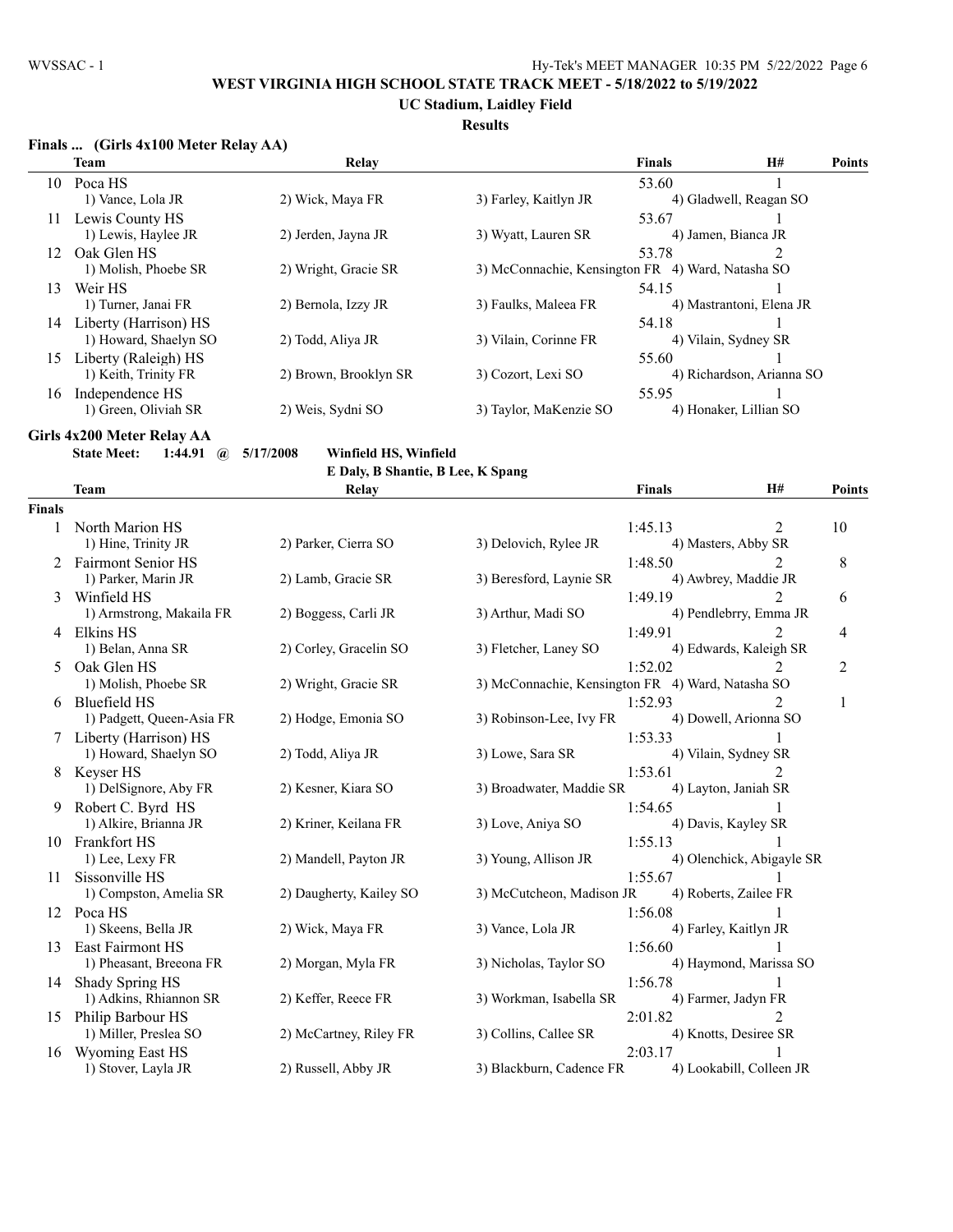#### **UC Stadium, Laidley Field**

**Results**

#### **Girls 4x400 Meter Relay AA**

**State Meet: 4:02.88 @ 5/20/2006 Oak Glen HS, Oak Glen**

**A Cashdollar, H Temple, A Benavides, J Mitchell**

|               |                                                     |                            | А Самионат, 11 тетріс, А бенатися, 9 тисяси |                                   |                              |                |
|---------------|-----------------------------------------------------|----------------------------|---------------------------------------------|-----------------------------------|------------------------------|----------------|
|               | <b>Team</b>                                         | Relay                      |                                             | <b>Finals</b>                     | H#                           | Points         |
| <b>Finals</b> |                                                     |                            |                                             |                                   |                              |                |
| 1             | Elkins HS<br>1) Edwards, Kiley JR                   | 2) Belan, Anna SR          | 3) Fletcher, Laney SO                       | 4:11.25<br>4) Corley, Gracelin SO | 2                            | 10             |
|               | 2 North Marion HS<br>1) Parker, Cierra SO           | 2) Hine, Trinity JR        | 3) Haymond, Isabella FR                     | 4:16.78<br>4) Masters, Abby SR    | $\mathfrak{D}$               | 8              |
| 3             | Frankfort HS<br>1) Olenchick, Abigayle SR           | 2) Young, Allison JR       | 3) Lease, Addison SO                        | 4:18.18<br>4) Smith, Halley SR    |                              | 6              |
|               | 4 Philip Barbour HS<br>1) Knotts, Desiree SR        | 2) McCartney, Riley FR     | 3) Williams, Audrey SR                      | 4:18.86<br>4) Denison, Emily JR   | $\mathfrak{D}$               | 4              |
|               | 5 Liberty (Harrison) HS<br>1) Vilain, Sydney SR     | 2) Todd, Aliya JR          | 3) Lowe, Sara SR                            | 4:20.28                           | 2<br>4) Berryman, Destiny SO | $\overline{2}$ |
| 6             | Oak Glen HS<br>1) Molish, Phoebe SR                 | 2) Ward, Natasha SO        | 3) Wright, Gracie SR                        | 4:21.01<br>4) Ward, Kamela SO     | 2                            | 1              |
|               | Winfield HS<br>1) Pendlebrry, Emma JR               | 2) Al-Zoubi, Mariam JR     | 3) Ferguson, Ashley SR                      | 4:22.89<br>4) Duterte, Mia SO     | 2                            |                |
| 8             | <b>Fairmont Senior HS</b><br>1) Cinalli, Adaline JR | 2) Premo, Nevaeh JR        | 3) Maier, Meredith SR                       | 4:27.02<br>4) Awbrey, Maddie JR   | $\mathfrak{D}$               |                |
| 9             | East Fairmont HS<br>1) Townsend, Gabriella FR       | 2) Schnore, Sophia SO      | 3) Nicholas, Taylor SO                      | 4:29.67                           | 4) Haymond, Marissa SO       |                |
|               | 10 Lincoln HS<br>1) Rowan, Hannah SO                | 2) Coffman, Karah SO       | 3) Riley, McKinnley JR                      | 4:30.69<br>4) Jones, Savannah SR  |                              |                |
| 11            | <b>Grafton HS</b>                                   |                            |                                             | 4:34.08                           |                              |                |
|               | 1) Horne, Hadley FR<br>12 PikeView HS               | 2) Flohr, McKenzie SR      | 3) Sipes, River SO                          | 4) Viani, Emily SO<br>4:41.34     |                              |                |
| 13            | 1) Bowling, Riley JR<br>Nitro HS                    | 2) Williams, Bailey FR     | 3) Webb, Katherine SR                       | 4:42.54                           | 4) Necessary, Laicey SO      |                |
| 14            | 1) Donato, Nicole SR<br>Shady Spring HS             | 2) Ward, Patricia SR       | 3) Hunt, Ava SO                             | 4) Ward, Danielle SR<br>4:42.55   |                              |                |
| 15            | 1) Farmer, Jadyn FR<br>Sissonville HS               | 2) Testerman, Camille SO   | 3) Keffer, Reece FR                         | 4) Mann, Rachel FR<br>4:54.81     |                              |                |
|               | 1) Daugherty, Kailey SO<br>16 Wyoming East HS       | 2) Whittington, LaKenzi SO | 3) McCutcheon, Madison JR                   | 4) Roberts, Zailee FR<br>4:57.70  |                              |                |
|               | 1) Thomas, Kasey FR                                 | 2) Blackburn, Cadence FR   | 3) Lookabill, Colleen JR                    | 4) Russell, Abby JR               |                              |                |

### **Girls 4x800 Meter Relay AA**

**State Meet: 9:34.99 @ 2005 Berkeley Springs, Berkeley Springs**

|  | встветсу эргигдэ, вегветсу эргигдэ   |  |
|--|--------------------------------------|--|
|  | E. McCoy, V. Peer, M. Mock, R. Buser |  |

|               | Team                     | Relay                 |                       | <b>Finals</b>           | Points |
|---------------|--------------------------|-----------------------|-----------------------|-------------------------|--------|
| <b>Finals</b> |                          |                       |                       |                         |        |
|               | Elkins HS                |                       |                       | 10:12.32                | 10     |
|               | 1) Edwards, Kiley JR     | 2) Collins, Katie SO  | 3) Belan, Anna SR     | 4) Sproul, Samantha JR  |        |
|               | 2 Liberty (Harrison) HS  |                       |                       | 10:18.36                | 8      |
|               | 1) Todd, Aliya JR        | 2) Lowe, Sara SR      | 3) Howard, Shaelyn SO | 4) Berryman, Destiny SO |        |
|               | 3 Fairmont Senior HS     |                       |                       | 10:23.16                | 6      |
|               | 1) Falkenstein, Lydia JR | 2) Haught, Bella SO   | 3) Premo, Nevaeh JR   | 4) Cinalli, Adaline JR  |        |
| 4             | <b>Grafton HS</b>        |                       |                       | 10:24.77                | 4      |
|               | 1) Horne, Hadley FR      | 2) Flohr, McKenzie SR | 3) Sipes, River SO    | 4) Viani, Emily SO      |        |
| 5.            | Oak Glen HS              |                       |                       | 10:31.63                |        |
|               | 1) Ross, Ava SR          | 2) Barr, Carson JR    | 3) Kliner, Hannah SO  | 4) Arner, Sophia SR     |        |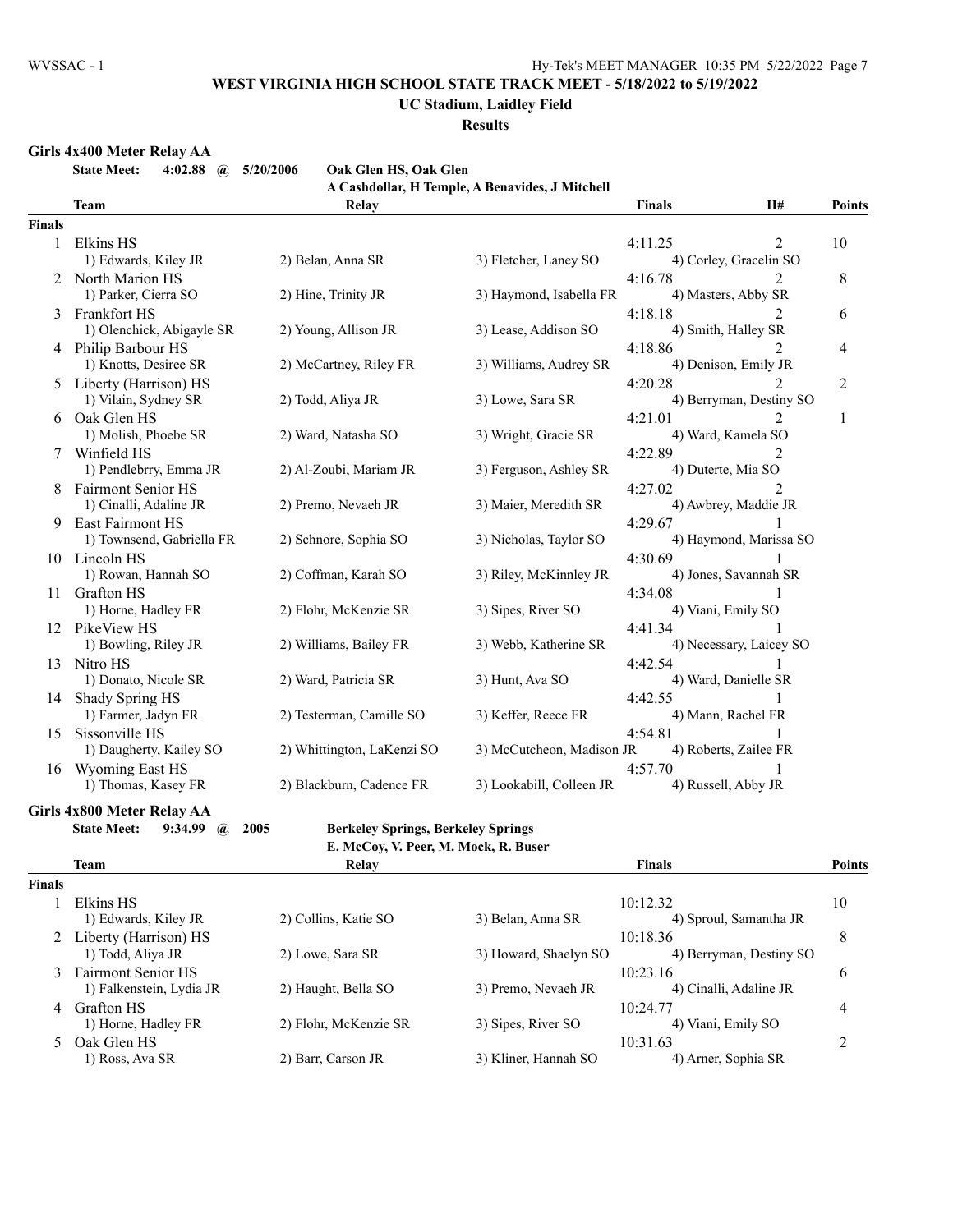# **UC Stadium, Laidley Field**

# **Results**

### **Finals ... (Girls 4x800 Meter Relay AA)**

|    | Team                      | Relay                    |                           | <b>Finals</b>                | <b>Points</b> |
|----|---------------------------|--------------------------|---------------------------|------------------------------|---------------|
| 6  | Wayne HS                  |                          |                           | 10:36.08                     |               |
|    | 1) Williamson, Emily SR   | 2) Workman, Brianna SO   | 3) Lester, Hannah JR      | 4) Williamson, Olivia SO     |               |
|    | East Fairmont HS          |                          |                           | 10:39.54                     |               |
|    | 1) Schnore, Sophia SO     | 2) Morgan, Myla FR       | 3) Townsend, Gabriella FR | 4) Haymond, Marissa SO       |               |
|    | Philip Barbour HS         |                          |                           | 10:46.08                     |               |
|    | 1) McCartney, Riley FR    | 2) Miller, Lily FR       | 3) Mitchell, Megan JR     | 4) Williams, Audrey SR       |               |
| 9  | North Marion HS           |                          |                           | 10:50.48                     |               |
|    | 1) McGinty, Meghan SO     | 2) Haymond, Isabella FR  | 3) Hayes, Madison SR      | 4) Elliott, Addie JR         |               |
| 10 | Kevser HS                 |                          |                           | 11:10.37                     |               |
|    | 1) DelSignore, Aby FR     | 2) Broadwater, Maddie SR | 3) Layton, Janiah SR      | 4) Cameron, Scarlet SR       |               |
| 11 | Nitro HS                  |                          |                           | 11:16.68                     |               |
|    | 1) Ward, Patricia SR      | 2) Cowger, Isabella SO   | 3) Ward, Danielle SR      | 4) Donato, Nicole SR         |               |
| 12 | Shady Spring HS           |                          |                           | 11:25.17                     |               |
|    | 1) McGinnis, Charlotte JR | 2) Keffer, Ryen SR       | 3) Honaker, Abigail FR    | 4) Huffman, Mattea SR        |               |
| 13 | Weir HS                   |                          |                           | 11:42.97                     |               |
|    | 1) Brun, Gianna SO        | 2) Young, Naomi FR       | 3) Smith, Grace JR        | 4) Engle, Shea SO            |               |
| 14 | PikeView HS               |                          |                           | 12:02.30                     |               |
|    | 1) Williams, Bailey FR    | 2) Kinzer, Maddy FR      | 3) Webb, Katherine SR     | 4) Necessary, Laicey SO      |               |
| 15 | Sissonville HS            |                          |                           | 12:37.49                     |               |
|    | 1) Carney, Schylar SO     | 2) Hughes, Hannah JR     | 3) Jarrett, Jaelyn SO     | 4) Taylor-Whittaker, Lily SO |               |
| 16 | Herbert Hoover HS         |                          |                           | 13:15.39                     |               |
|    | 1) Stephens, Ellie FR     | 2) Sankoff, Avery JR     | 3) Turner, Lily SR        | 4) Fletcher, Karsen JR       |               |

### **Girls 4x102.5 Meter Shuttle Hurdle AA**

**State Meet: 1:03.31 @ 5/19/2017 Winfield HS, Winfield**

|               |                          | L Bady, S Hoff, T Napier, M Lawman |                         |                           |                             |               |
|---------------|--------------------------|------------------------------------|-------------------------|---------------------------|-----------------------------|---------------|
|               | <b>Team</b>              | Relay                              |                         | <b>Finals</b>             | H#                          | <b>Points</b> |
| <b>Finals</b> |                          |                                    |                         |                           |                             |               |
|               | Point Pleasant HS        |                                    |                         | 1:07.99                   | 4                           | 10            |
|               | 1) Hunt, Gabriella SO    | 2) Smith, Katelynn SR              | 3) Young, McKenna SO    | 4) Wood, Elicia SR        |                             |               |
|               | 2 North Marion HS        |                                    |                         | 1:08.68                   | 4                           | 8             |
|               | 1) Elliott, Addie JR     | 2) Richards, Isabella FR           | 3) Bland, Maylie FR     | 4) Delovich, Rylee JR     |                             |               |
|               | 3 Independence HS        |                                    |                         | 1:08.98                   | 4                           | 6             |
|               | 1) Honaker, Chloe SR     | 2) Weis, Sydni SO                  | 3) Taylor, MaKenzie SO  |                           | 4) Honaker, Lillian SO      |               |
| 4             | Winfield HS              |                                    |                         | 1:10.46                   | 3                           | 4             |
|               | 1) Duterte, Mia SO       | 2) Moss, Lily FR                   | 3) Jarrell, Abby SO     | 4) Walker, Nikki SR       |                             |               |
| 5             | <b>East Fairmont HS</b>  |                                    |                         | 1:12.16                   | 3                           | 2             |
|               | 1) Parilak, Abreonna SO  | 2) Pheasant, Zoie JR               | 3) Comas, Allyson SO    | 4) Townsend, Gabriella FR |                             |               |
| 6             | Shady Spring HS          |                                    |                         | 1:13.22                   | 3                           |               |
|               | 1) Hatfield, Lilian SO   | 2) Mann, Rachel FR                 | 3) Workman, Isabella SR |                           | 4) Testerman, Camille SO    |               |
|               | Lincoln HS               |                                    |                         | 1:13.61                   | 2                           |               |
|               | 1) Coffman, Karah SO     | 2) Hayes, Olivia SO                | 3) Hayhurst, Alesia SO  | 4) Stire, Keely SO        |                             |               |
| 8             | Frankfort HS             |                                    |                         | 1:14.61                   | 3                           |               |
|               | 1) Mandell, Taylor FR    | 2) Bloss, Belle FR                 | 3) Mandell, Payton JR   | 4) Knotts, Kaitlyn JR     |                             |               |
| 9             | Poca HS                  |                                    |                         | 1:15.21                   | $\mathcal{D}_{\mathcal{L}}$ |               |
|               | 1) Skeens, Bella JR      | 2) Wilkinson, Ryleigh JR           | 3) Wick, Maya FR        |                           | 4) Mobley, Mariah FR        |               |
| 10            | Elkins HS                |                                    |                         | 1:16.03                   |                             |               |
|               | 1) Jackson, Hazel FR     | 2) Hedrick, Zayah JR               | 3) Morgan, Emma SO      | 4) Evick, Alyson JR       |                             |               |
| 11            | PikeView HS              |                                    |                         | 1:16.64                   |                             |               |
|               | 1) Biggs, Ella FR        | 2) Thompson, Ava FR                | 3) Coburn, Tori JR      | 4) Curry, Lauren FR       |                             |               |
| 12            | <b>Braxton County HS</b> |                                    |                         | 1:17.19                   |                             |               |
|               | 1) Bramble, Nicole SO    | 2) Shingler, Mayson SO             | 3) Louk, Alisa FR       |                           | 4) Garrett, Emily FR        |               |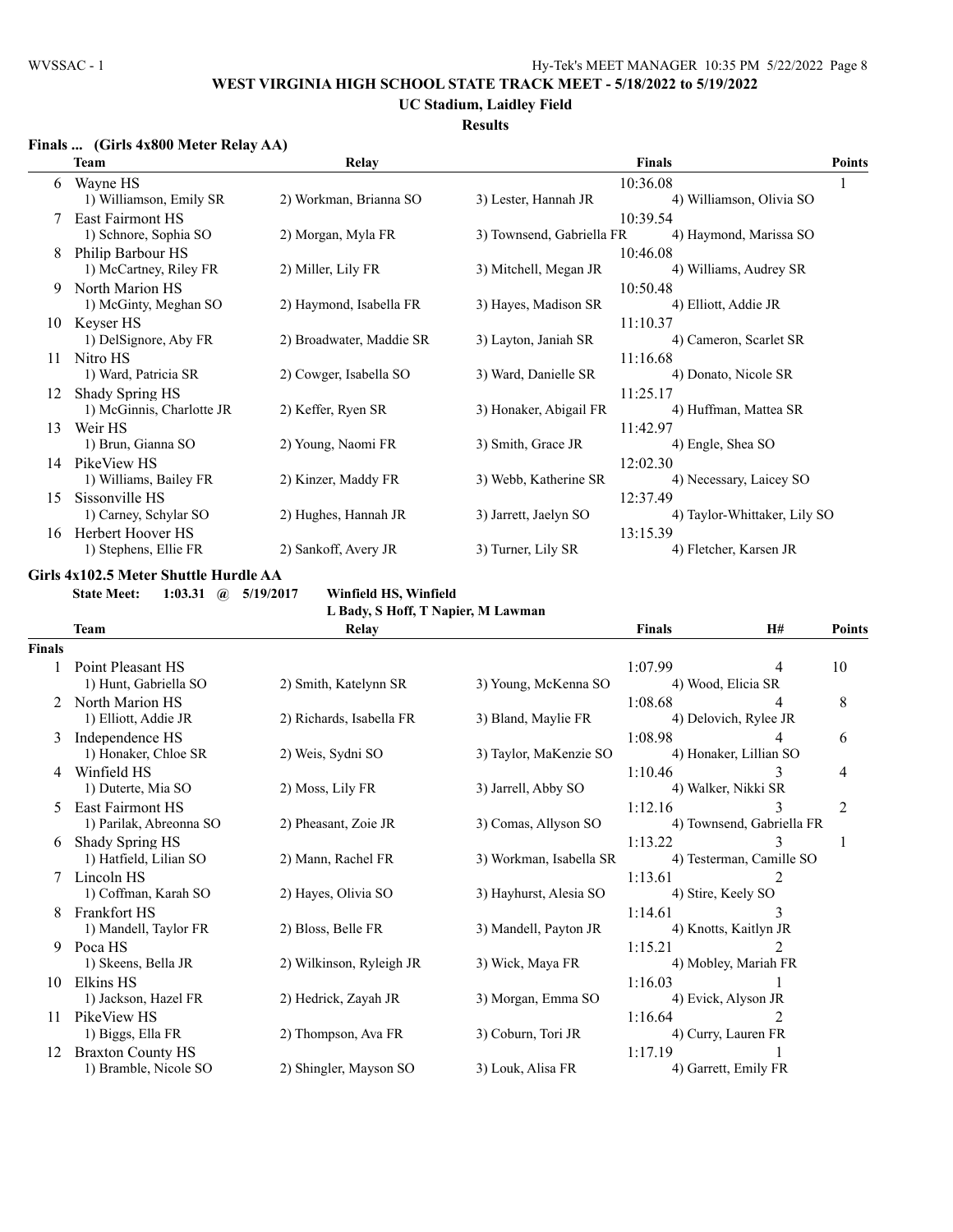**UC Stadium, Laidley Field**

|                     | Finals  (Girls 4x102.5 Meter Shuttle Hurdle AA) |           |    |                                                |                        |                       |                       |               |
|---------------------|-------------------------------------------------|-----------|----|------------------------------------------------|------------------------|-----------------------|-----------------------|---------------|
|                     | <b>Team</b>                                     |           |    | Relav                                          |                        | <b>Finals</b>         | Н#                    | <b>Points</b> |
| 13                  | Grafton HS                                      |           |    |                                                |                        | 1:17.35               | 1                     |               |
|                     | 1) Charlton, Jennah FR                          |           |    | 2) Swisher, Nevaeh JR                          | 3) Shelton, Aleecia JR |                       | 4) Morris, Payden SR  |               |
|                     | 14 Nicholas County HS                           |           |    |                                                |                        | 1:18.85               | 1                     |               |
|                     | 1) Jarosz, Catherine SO                         |           |    | 2) Crowder, Alanis JR                          | 3) Carson, Kathlene JR |                       | 4) Mullins, Kensey SO |               |
|                     | Weir HS                                         |           |    |                                                |                        | DQ                    | 2                     |               |
|                     | 1) Haught, Taylor SR                            |           |    | 2) Fierro, Emma JR                             | 3) Luevano, Kiana SO   |                       | 4) Bernola, Izzy JR   |               |
|                     | Philip Barbour HS                               |           |    |                                                |                        | DQ                    | 4                     |               |
|                     | 1) Phillips, Lydia SR                           |           |    | 2) Riffle, Garyona SR                          | 3) Miller, Preslea SO  |                       | 4) Collins, Callee SR |               |
|                     | <b>Girls High Jump AA</b>                       |           |    |                                                |                        |                       |                       |               |
|                     | <b>State Meet:</b><br>$5 - 08.25$<br>(a)        | 5/20/2017 |    | <b>Carly Hinkle, Winfield</b>                  |                        |                       |                       |               |
|                     | Name                                            |           | Yr | School                                         |                        | <b>Finals</b>         |                       | <b>Points</b> |
|                     |                                                 |           |    |                                                |                        |                       |                       |               |
| <b>Finals</b>       |                                                 |           |    |                                                |                        |                       |                       |               |
|                     | Wood, Elicia                                    |           |    | SR Point Pleasant HS                           |                        | 5-07.00               |                       | 10            |
| 2                   | Vanscoy, Emerson                                |           |    | JR Winfield HS                                 |                        | $4 - 10.00$           |                       | 6             |
| 2                   | Maier, Meredith                                 |           |    | SR Fairmont Senior HS<br>FR Nicholas County HS |                        | $4 - 10.00$           |                       | 6             |
| 2                   | Truman, Adriene                                 |           |    |                                                |                        | $4 - 10.00$           |                       | 6             |
| 5                   | Payne, Bethany                                  |           |    | FR Braxton County HS<br>JR Sissonville HS      |                        | $J4-10.00$            |                       | 1.50<br>1.50  |
| 5                   | McCutcheon, Madison<br>Conaway, Gabrielle       |           |    | SO North Marion HS                             |                        | $J4-10.00$<br>4-08.00 |                       |               |
| 7                   | Ryan, Kaleigh                                   |           |    |                                                |                        |                       |                       |               |
| 8<br>8              | Richards, Lanie                                 |           |    | SO Liberty (Harrison) HS<br>JR North Marion HS |                        | J4-08.00<br>J4-08.00  |                       |               |
|                     | Wilkinson, Ryleigh                              |           |    | JR Poca HS                                     |                        | NH                    |                       |               |
|                     | Berg, Mary                                      |           |    | JR Nicholas County HS                          |                        | <b>NH</b>             |                       |               |
|                     | Brown, Brooklyn                                 |           |    | SR Liberty (Raleigh) HS                        |                        | <b>NH</b>             |                       |               |
| $--$                | Payne, Heidi                                    |           |    | JR Braxton County HS                           |                        | NH                    |                       |               |
|                     | Rowan, Hannah                                   |           |    | SO Lincoln HS                                  |                        | NH                    |                       |               |
| $\qquad \qquad - -$ | Cochran, Sydney                                 |           |    | SO Westside HS                                 |                        | NH                    |                       |               |
|                     |                                                 |           |    |                                                |                        |                       |                       |               |
|                     | <b>Girls Pole Vault AA</b>                      |           |    |                                                |                        |                       |                       |               |
|                     | <b>State Meet:</b><br>12-02 $\omega$            | 6/11/2021 |    | Dianna Goodman, Winfield                       |                        |                       |                       |               |
|                     | Name                                            |           | Yr | School                                         |                        | <b>Finals</b>         |                       | <b>Points</b> |
| <b>Finals</b>       |                                                 |           |    |                                                |                        |                       |                       |               |
|                     | Vanscoy, Emerson                                |           |    | JR Winfield HS                                 |                        | 11-01.00              |                       | 10            |
| 2                   | Walker, Nikki                                   |           |    | SR Winfield HS                                 |                        | $9 - 00.00$           |                       | 8             |
| 3                   | McCutcheon, Katie                               |           |    | FR Point Pleasant HS                           |                        | $J9-00.00$            |                       | 6             |
| 4                   | Clutter, Macie                                  |           |    | SR Liberty (Harrison) HS                       |                        | 8-06.00               |                       | $\frac{3}{3}$ |
| 4                   | Beckett, Sara                                   |           |    | SR Sissonville HS                              |                        | 8-06.00               |                       |               |
| 6                   | Landis, Marissa                                 |           |    | SR Roane County HS                             |                        | J8-06.00              |                       | $\mathbf{1}$  |
|                     | Bland, Maylie                                   |           |    | FR North Marion HS                             |                        | 8-00.00               |                       |               |
|                     | Smith, Katelynn                                 |           |    | SR Point Pleasant HS                           |                        | $7 - 06.00$           |                       |               |
| 9.                  | Lowe, Sara                                      |           |    | SR Liberty (Harrison) HS                       |                        | $J7-06.00$            |                       |               |
|                     | Holcomb, Allie                                  |           |    | JR Robert C. Byrd HS                           |                        | <b>NH</b>             |                       |               |
| $---$               | Charlton, Jennah                                |           |    | FR Grafton HS                                  |                        | <b>NH</b>             |                       |               |
| $---$               | Smith, Emmalee                                  |           |    | SR Roane County HS                             |                        | <b>NH</b>             |                       |               |
|                     | <b>Girls Long Jump AA</b>                       |           |    |                                                |                        |                       |                       |               |
|                     | <b>State Meet:</b><br>$18-03$<br>$\mathbf{a}$   | 5/20/2017 |    | Josie Raines, Roane Co.                        |                        |                       |                       |               |
|                     | Name                                            |           | Yr | <b>School</b>                                  |                        | <b>Finals</b>         | H#                    | <b>Points</b> |
| <b>Finals</b>       |                                                 |           |    |                                                |                        |                       |                       |               |
|                     | 1 Parker, Cierra                                |           |    | SO North Marion HS                             |                        | 16-07.25              | $\overline{c}$        | 10            |
|                     |                                                 |           |    |                                                |                        |                       |                       |               |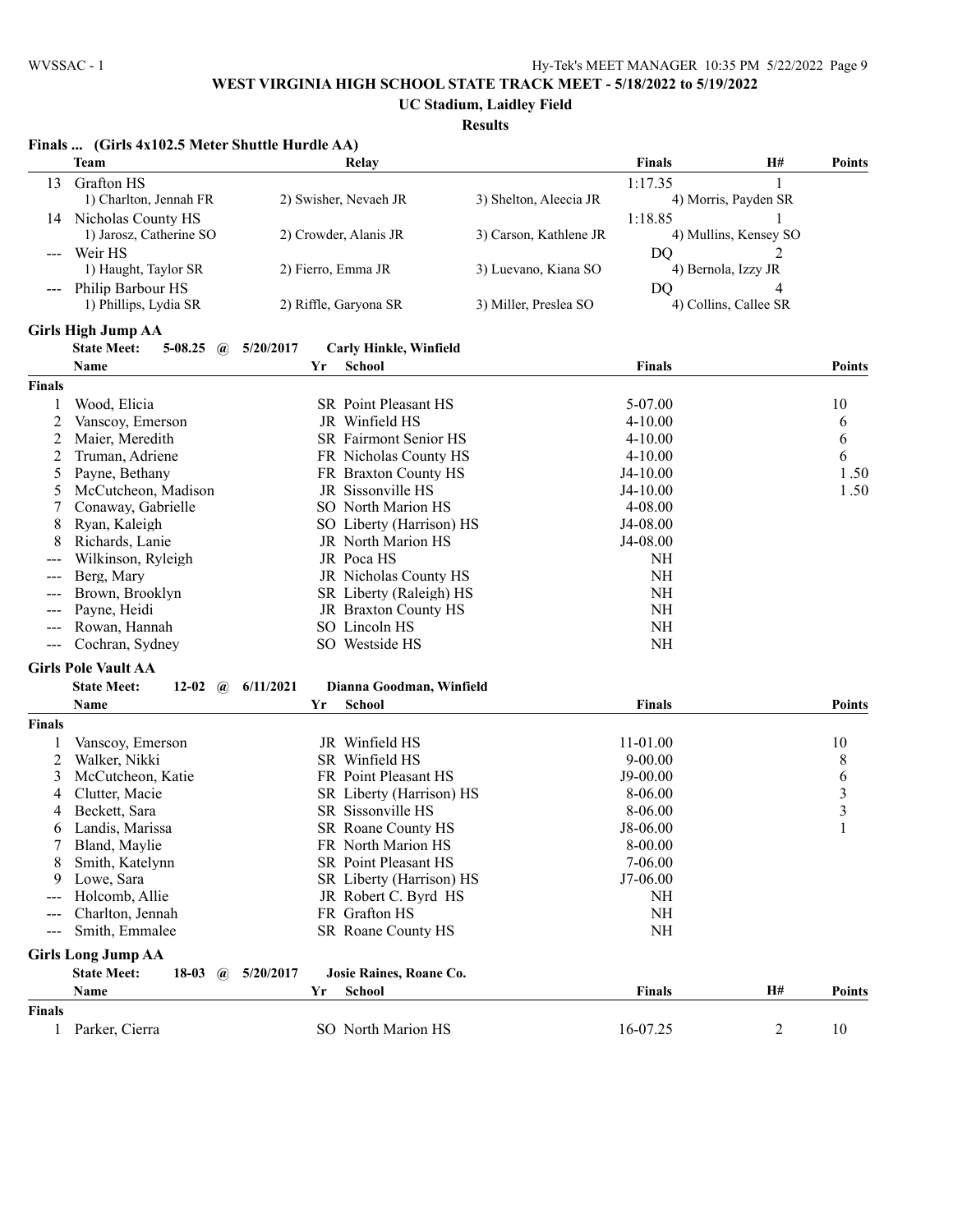# **UC Stadium, Laidley Field**

# **Results**

## **Finals ... (Girls Long Jump AA)**

|                | Name                                                 | Yr | <b>School</b>                  | <b>Finals</b> | H#                      | <b>Points</b>  |
|----------------|------------------------------------------------------|----|--------------------------------|---------------|-------------------------|----------------|
| 2              | Germann, Allie                                       |    | SR Winfield HS                 | 16-03.75      | $\sqrt{2}$              | 8              |
| 3              | Smith, Halley                                        |    | SR Frankfort HS                | 15-11.50      | 1                       | 6              |
| 4              | Vilain, Sydney                                       |    | SR Liberty (Harrison) HS       | 15-10.25      | $\overline{\mathbf{c}}$ | 4              |
| 5              | McConnachie, Kensington                              |    | FR Oak Glen HS                 | 15-09.75      | $\overline{c}$          | $\overline{c}$ |
| 6              | Truman, Adriene                                      |    | FR Nicholas County HS          | 15-09.50      | $\overline{c}$          | 1              |
| 7              | Neal, Paytyn                                         |    | JR Fairmont Senior HS          | J15-09.50     | $\overline{c}$          |                |
| 8              | Wyatt, Lauren                                        |    | SR Lewis County HS             | 15-02.25      | 1                       |                |
| 9              | Vanscoy, Emerson                                     |    | JR Winfield HS                 | 14-11.00      | $\overline{c}$          |                |
| 10             | Ward, Natasha                                        |    | SO Oak Glen HS                 | 14-10.75      |                         |                |
| 11             | Richards, Lanie                                      |    | JR North Marion HS             | 14-09.25      | $\overline{c}$          |                |
| 12             | Smith, Katelynn                                      |    | SR Point Pleasant HS           | 14-06.25      | 1                       |                |
| 13             | Jarosz, Catherine                                    |    | SO Nicholas County HS          | 14-06.00      | 1                       |                |
| 14             | Simmons, Nevaiah                                     |    | SO Robert C. Byrd HS           | 14-04.00      | $\overline{c}$          |                |
| 15             | Keffer, Ryen                                         |    | SR Shady Spring HS             | 14-00.00      | 1                       |                |
| 16             | Riffle, Garyona                                      |    | SR Philip Barbour HS           | 13-06.00      | 1                       |                |
|                | <b>Girls Shot Put AA</b>                             |    |                                |               |                         |                |
|                | <b>State Meet:</b><br>1993<br>43-04 $\omega$         |    | <b>Crystal Hypes, Winfield</b> |               |                         |                |
|                |                                                      | Yr | School                         |               | <b>H#</b>               | <b>Points</b>  |
|                | Name                                                 |    |                                | <b>Finals</b> |                         |                |
| <b>Finals</b>  |                                                      |    |                                |               |                         |                |
| 1              | Cottrill, Adalynn                                    |    | <b>SR</b> Point Pleasant HS    | 38-08.00      | $\overline{c}$          | 10             |
| 2              | Lee, Beyonka                                         |    | SR Bluefield HS                | 37-08.75      | $\overline{c}$          | 8              |
| 3              | McGinnis, Mallory                                    |    | JR Winfield HS                 | 36-08.50      | $\overline{c}$          | 6              |
| 4              | Lamb, Gracie                                         |    | SR Fairmont Senior HS          | 33-03.75      | 2                       | 4              |
| 5              | Drobish, Kendall                                     |    | JR Weir HS                     | 32-10.50      | $\overline{c}$          | $\overline{c}$ |
| 6              | Pinkney, Emma                                        |    | SO Lewis County HS             | 32-07.25      | 2                       | $\mathbf{1}$   |
| 7              | Craig, Reecelyn                                      |    | FR Oak Glen HS                 | 32-01.50      | 1                       |                |
| 8              | Lipford, Brooke                                      |    | SR Shady Spring HS             | 30-11.25      | 1                       |                |
| 9              | Ligeralde, Sarah                                     |    | JR Clay County HS              | 30-03.00      |                         |                |
| 10             | Cowger, Isabella                                     |    | SO Nitro HS                    | 30-01.50      |                         |                |
| 11             | Dunbar, Kendra                                       |    | SO Poca HS                     | 29-11.25      | 2                       |                |
| 12             | Baker, Hannah                                        |    | FR Point Pleasant HS           | 29-10.00      | $\overline{c}$          |                |
| 13             | Halbritter, Jerra                                    |    | SO Grafton HS                  | 29-07.00      | $\overline{c}$          |                |
| 14             | Green, Oliviah                                       |    | SR Independence HS             | 29-02.25      | 1                       |                |
| 15             | Lindsey, Kalli                                       |    | SO East Fairmont HS            | 28-06.25      | 1                       |                |
| 16             | Herrod, Savannah                                     |    | SR Liberty (Harrison) HS       | 27-05.00      | 1                       |                |
|                | <b>Girls Discus Throw AA</b>                         |    |                                |               |                         |                |
|                | <b>State Meet:</b><br>140-00<br>1993<br>$\mathbf{a}$ |    | <b>Crystal Hypes, Winfield</b> |               |                         |                |
|                | Name                                                 | Yr | School                         | Finals        | <b>H#</b>               | <b>Points</b>  |
| Finals         |                                                      |    |                                |               |                         |                |
| 1              | Cottrill, Adalynn                                    |    | SR Point Pleasant HS           | 124-10        | $\overline{2}$          | 10             |
| $\overline{c}$ | McGinnis, Mallory                                    |    | JR Winfield HS                 | 115-08        | $\overline{\mathbf{c}}$ | 8              |
| 3              | Green, Oliviah                                       |    | SR Independence HS             | $107 - 10$    | $\overline{\mathbf{c}}$ | 6              |
| 4              | Mullins, Lauren                                      |    | JR Herbert Hoover HS           | 104-09        | $\overline{c}$          | 4              |
| 5              | Baker, Hannah                                        |    | FR Point Pleasant HS           | 103-09        | 1                       | $\overline{c}$ |
| 6              | Drobish, Kendall                                     |    | JR Weir HS                     | 103-06        | $\overline{c}$          | 1              |
| 7              | Pinkney, Emma                                        |    | SO Lewis County HS             | 102-04        | $\boldsymbol{2}$        |                |
| 8              | Browning, Brianna                                    |    | SR Winfield HS                 | $101 - 01$    | $\sqrt{2}$              |                |
| 9              | Harper, Cassidy                                      |    | SR Winfield HS                 | 91-02         | $\overline{2}$          |                |
|                |                                                      |    |                                |               |                         |                |